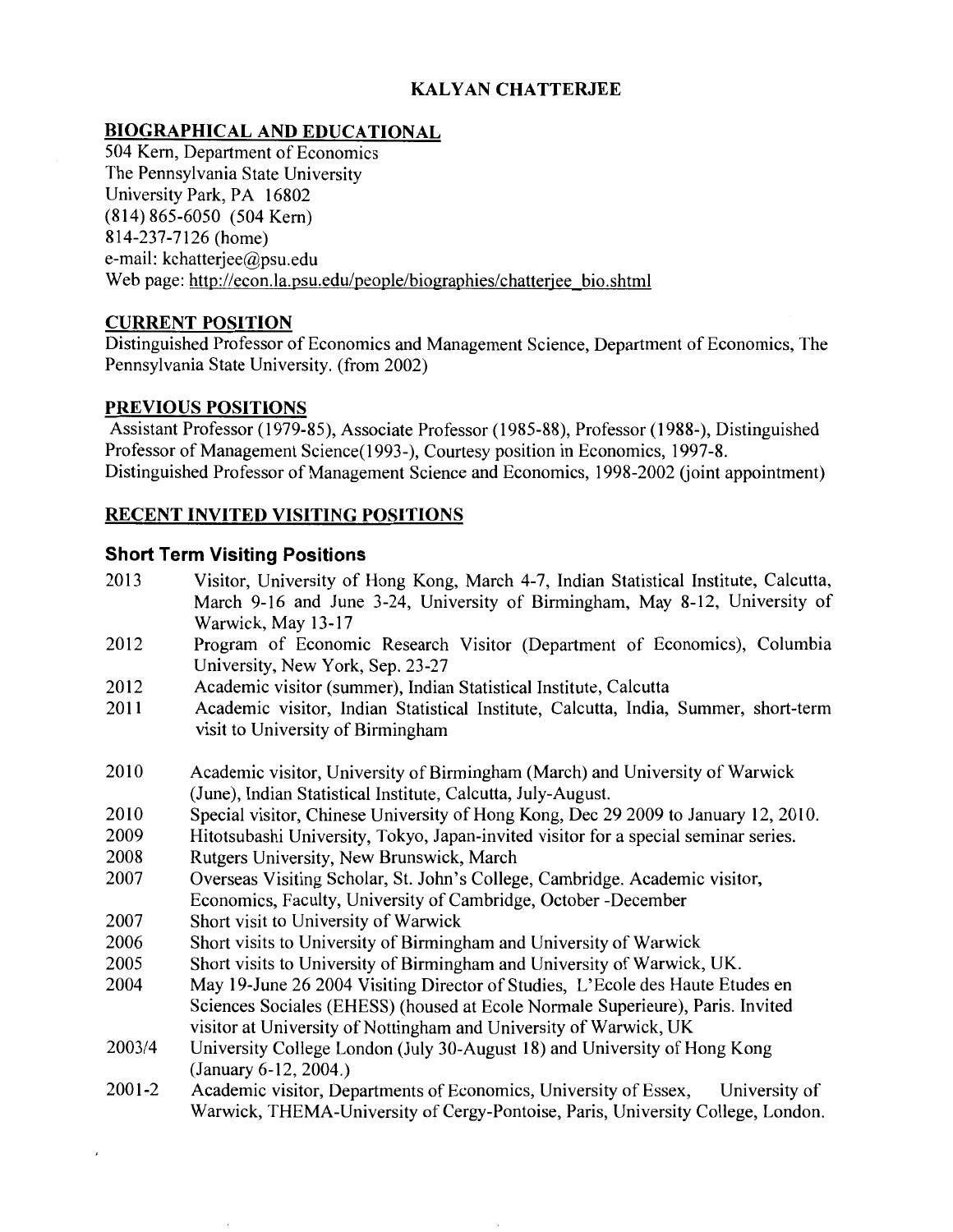| $2000 - 1$ | Overseas Fellow, Churchill College, Cambridge Academic Visitor, Departments of   |
|------------|----------------------------------------------------------------------------------|
|            | Economics at New York University and University of Warwick, Nuffield College,    |
|            | Oxford, and University College, London.                                          |
| 1999       | February 20-27, Scholar in Residence, Leonard Stern School of Business,<br>New   |
|            | York University, June 28-July 15, Senior Research Fellow, Chinese University of  |
|            | Hong Kong.                                                                       |
| 1998       | March 8-15, Visitor at CRIEFF, University of St. Andrews                         |
| 1997       | May 16-June 7, Distinguished Visiting Professor, Dept. of Decision Sciences and  |
|            | Managerial Economics, Chinese University of Hong Kong. Also visited University   |
|            | College, London, June 29-July 15, and Nuffield College, Oxford, March 8-15       |
| 1996       | December/January, Academic Visitor, Indian Statistical Institute, Delhi          |
| 1993       | May - July, Academic Visitor, Center for Economic Research, Tilburg, The         |
|            | Netherlands                                                                      |
|            | July - August, Academic Visitor, The Indian Statistical Institute, Delhi         |
| 1993       | October-December, Overseas Visiting Scholar, St. John's College, Cambridge and   |
|            | Visitor, Faculty of Economics and Politics, University of Cambridge              |
| 1992       | May-June, Visiting Professor of Economic Theory, University of Bonn, Germany and |
|            | Academic Visitor, University College, London                                     |
| 1987       | Academic Visitor, London School of Economics (January-March)                     |
|            | Visiting Scientist, Indian Statistical Institute (April-May)                     |

## **EDUCATION**

| 1979 | Doctor of Business Administration (DBA), Harvard University                      |
|------|----------------------------------------------------------------------------------|
| 1975 | Post-Graduate Diploma in Management (Economics and Operations Research), IIM     |
|      | Calcutta                                                                         |
| 1972 | B.Sc (First-class Honors in Physics), Presidency College, University of Calcutta |

# **HONORS**

Fellow of the Econometric Society (2003).

Member, Fulbright Senior Specialists Program, 2007

Elected Overseas Visiting Scholar, St. John's College, Cambridge, 2007.

Elected Overseas Fellow at Churchill College, Cambridge, 2000-2001.

American Philosophical Society Sabbatical Fellow, 2000-2001.

Chosen for inclusion in the third edition of *Who's Who in Economics: A Biographical Dictionary*  of Major Economists, 1700-1995, (on the basis of number of citations of published work). Elected Overseas Visiting Scholar, St. John's College, Cambridge, September-December 1993. Special award for outstanding service, Ph.D program, Accounting Department, 1998. Chosen as Scholar-in-Residence at the Stern School of Business, New York University, 1999. National Science Talent Search Award, Government of India, 1969.

# **RESEARCH AND TEACHING INTERESTS**

Game theory and applications in industrial organization and R&D models, decision theory, bargaining and negotiation-models and experiments, coalition formation and stability, incomplete contracts, complexity of strategies in games, economics of social networks.

# **PUBLICATIONS AND FORTHCOMING PAPERS**

"Markets with Bilateral Bargaining and Incomplete Information", with Bhaskar Dutta, forthcoming in *Essays in Economic Theory and Development Economics in Honour of Amitava*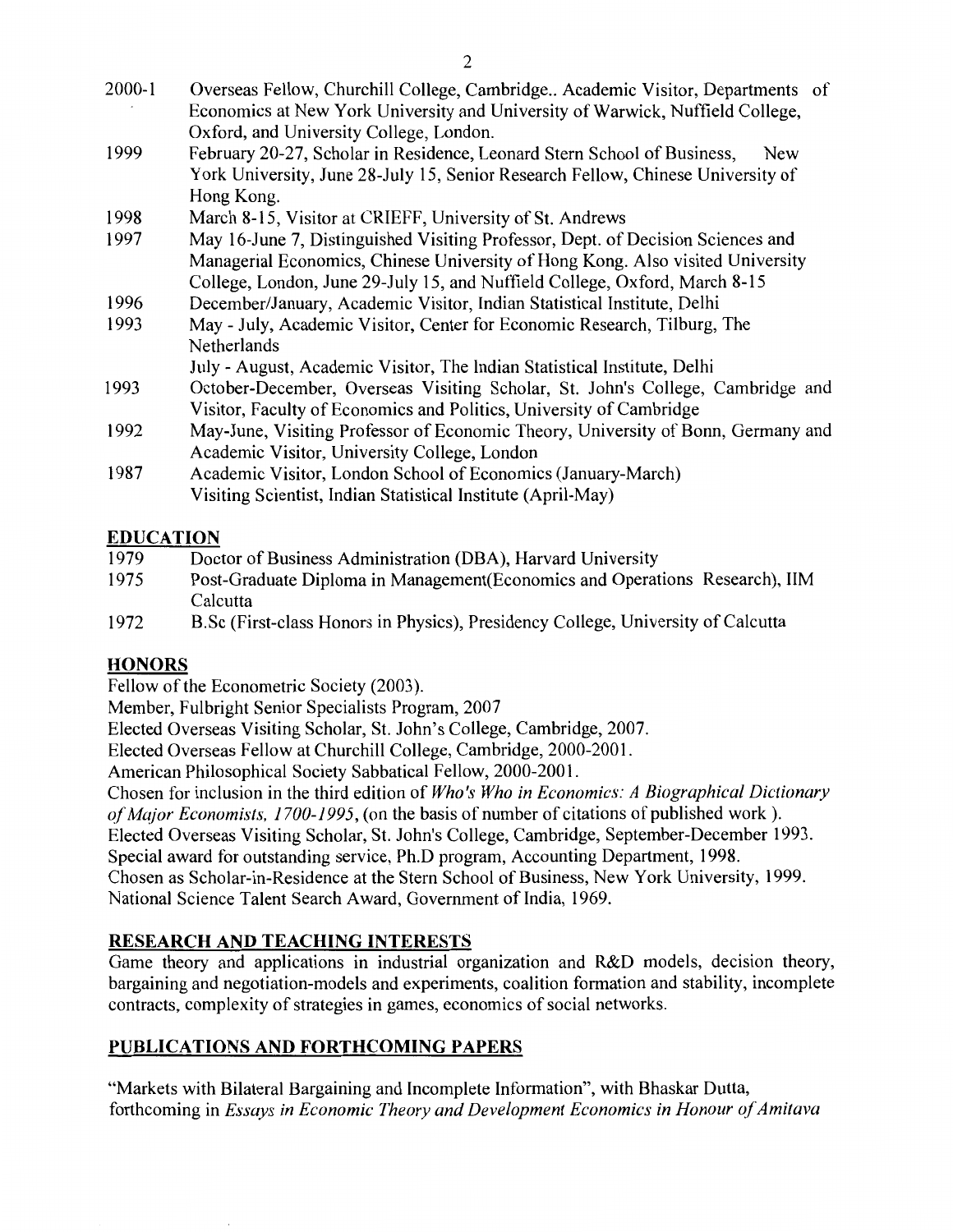*Bose and Dipankar Dasgupta,* (Sugata Marjit and Meenakshi Rajeev, ed.), Oxford University Press, Delhi, forthcoming.

*Game Theory and Business Applications,* Second Edition, Springer Verlag, New York, (edited with William Samuelson), June, 2013

"A Game-Theoretic Model of Tenure", with Robert C. Marshall, in *Game Theory and Business Applications,* (Chatterjee and Samuelson ed.), June 2013,

*Bargaining in the Shadow of the Market; Selected Papers on Bilateral and Multilateral Bargaining,* World Scientific Publishing Company, Singapore, May 2013,

"Formation of citation networks by rational players", with Avantika Chowdhury, in special issue on social and economic networks (edited by Sanjeev Goyal and Andrea Galeotti), *Review of Network Economics:* Vol. 11: Iss. 3, Article 6, 1-36,2012,

"Models of Coalition Formation in Multilateral Negotiation", with Siddhartha Bandyopadhyay, in G. Bolton, R. Croson (ed) *Oxford Handbook of Economic Conflict Resolution,* Oxford University Press, New York, September 2012.

"A Nonsmooth Approach to Nonexpected Utility Theory Under Risk," Elsevier, *Mathematical Social Sciences,* August 2011. (with R. Vijay Krishna)

"Pre-electoral Coalitions and Post-election Bargaining," *Quarterly Journal of Political Science,*  2011,6: 1-53. (with, S.Bandyopadhyay and T. Sjostrom)

"On preferences with infinitely many subjective states", with R. Vijay Krishna, *Economic Theory,* 46, Issue 1 (January), 85-98, 2011

"Simultaneous vs sequential sales; bidder competition and supply uncertainty", with J. Feng (first author), *Decision Support Systems,* 49, issue 3, 251-260,2010.

"Crime reporting; profiling and neighbourhood observation", with Siddhartha Bandyopadhyay, *BE Journals in Theoretical Economics (Advances tier),* Vol. 10, Issue 1, 2010.

"Non-cooperative bargaining theory", *Springer Handbook of Group Decision and Negotiation,*  Colin Eden and Marc Kilgour, eds, Springer-Verlag, 2010, pp 141-149

"Game theory and strategic complexity" with Hamid Sabourian, in the Springer-Verlag *Encyclopaedia of Complexity and Systems Science* (Robert Mayers et al. eds.), Springer Verlag, 2009

~A "Dual-Self' Approach to Stochastic Temptation", with R. Vijay Krishna, *American Economic Journal, Microeconomics,* 1, 2, 148-167, August 2009

"A geometric approach to continuous expected utility" with R. Vijay Krishna, *Economics Letters,* 2008, 98, 1, 89-94 .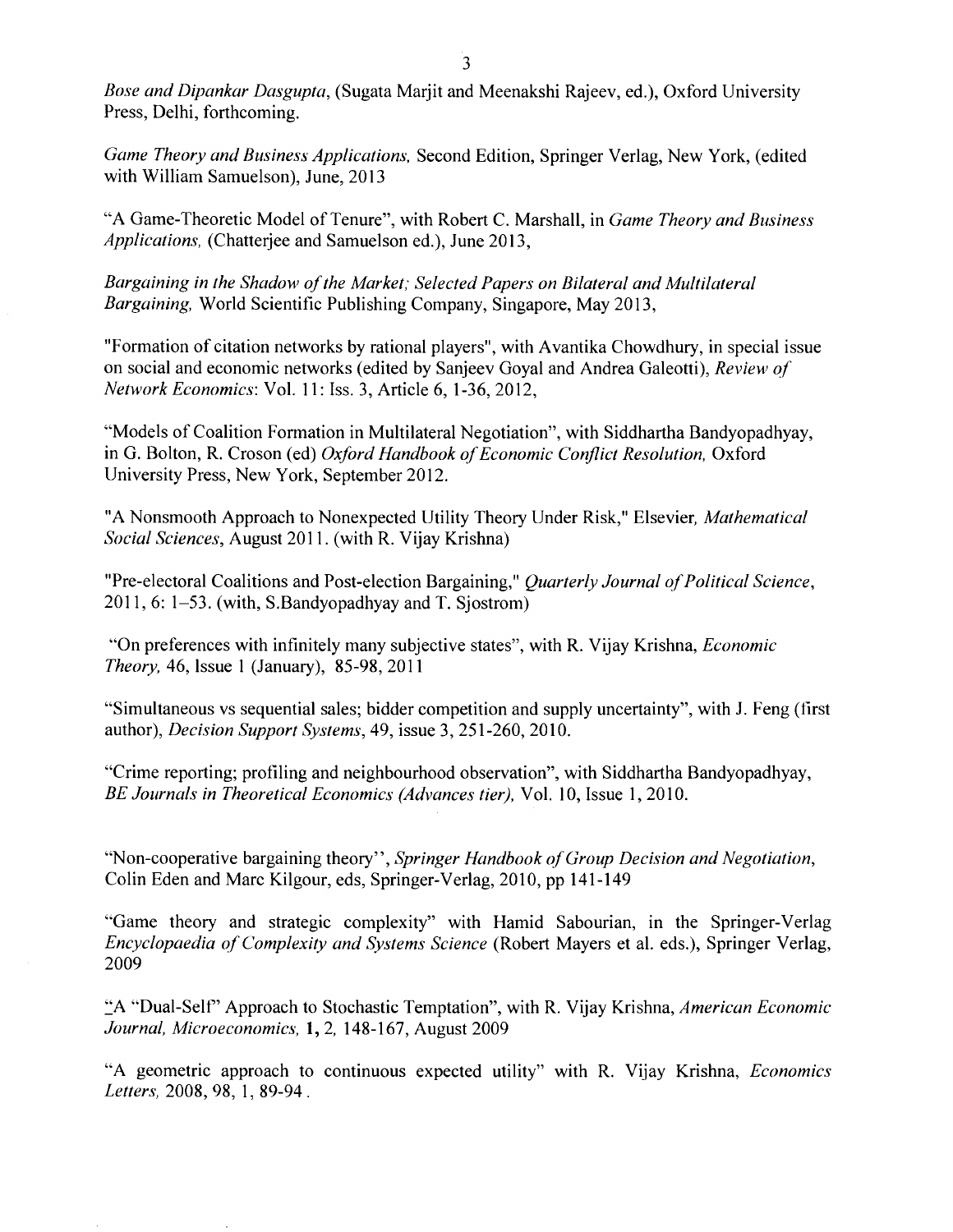"Strategic Audit Policies without Commitment", with Sanford Morton and the late Arijit Mukherji, in *Pareto Optimality, Game Theory and Equilibria* edited by Athanasios Migdalas (Crete), Panos Pardalos (Florida) and Leonidas Pitsoulis (Thessaloniki), July 2008, Springer Verlag (Berlin).

"When does competition lead to efficient investments?" with Steve Chiu, *BE Press Topics in Theoretical Economics, 2007,* 7, Issue 1. (Was featured article with 17 citations in May 13, 2009 announcement of BE Press Journals in Theoretical Economics)

"Coalition theory and applications; a survey," with S. Bandyopadhyay, *Economic Journal,*  February 2006, vol. 116, no.509, pp.F136-155.

"Technology Diffusion by Learning from Neighbours," with Susan H. Xu, *Advances in Applied Probability,* 36 (2004), no. 2, 355-376.

"Rivals Search for Buried Treasure; Competition and Duplication in R&D," with Robert A. Evans, *RAND Journal of Economics,* Vol. 15, no.1, Spring 2004, 160-183

"Communication Links and Coalition Bargaining," with Gary Bolton and Kathleen Valley. *Management Science,* May 2003.

*Game Theory and Business Applications,* Kluwer Academic Publishers 2001, edited volume with W.F. Samuelson. Introduction to volume with W.F.Samuelson

"Reputation and Signalling Quality Through Price Choice," with T. Bandyopadhyay and N. Vasavada, in *Game Theory and Business Applications,* Kluwer Academic Publishers, 2001.

"Game Theory and the Practice of Bargaining," revised version of 1995 paper in *Game Theory and Business Applications,* Kluwer Academic Publishers, 2001.

"Multiperson Bargaining and Strategic Complexity," with Hamid Sabourian, *Econometrica,*  November 2000

"Rubinstein Auctions: On Competition for Bargaining Partners," with Bhaskar Dutta. *Games and Economic Behavior,* 23, 119-145, May 1998.

"Bargaining and Search with Incomplete Information about Outside Options," with Ching Chyi Lee. *Games and Economic Behavior,* 22, no. 2, Feb. 1998, pp 203-237.

"Game Theory and the Practice of Bargaining," *Group Decision and Negotiation,* 5, 355-369, 1996.

"Coalition Formation, Communication and Coordination: An Exploratory Experiment," with Gary E Bolton. book, *Wise Choices, Games,Decisions and Negotiations:* R. Zeckhauser et al. edited, Harvard Business School Press, 1996.

"Dual Sourcing, Learning and Repeated Procurements," with Dorothy Klotz, *Management Science,* August 1995, pp. 1317-1327.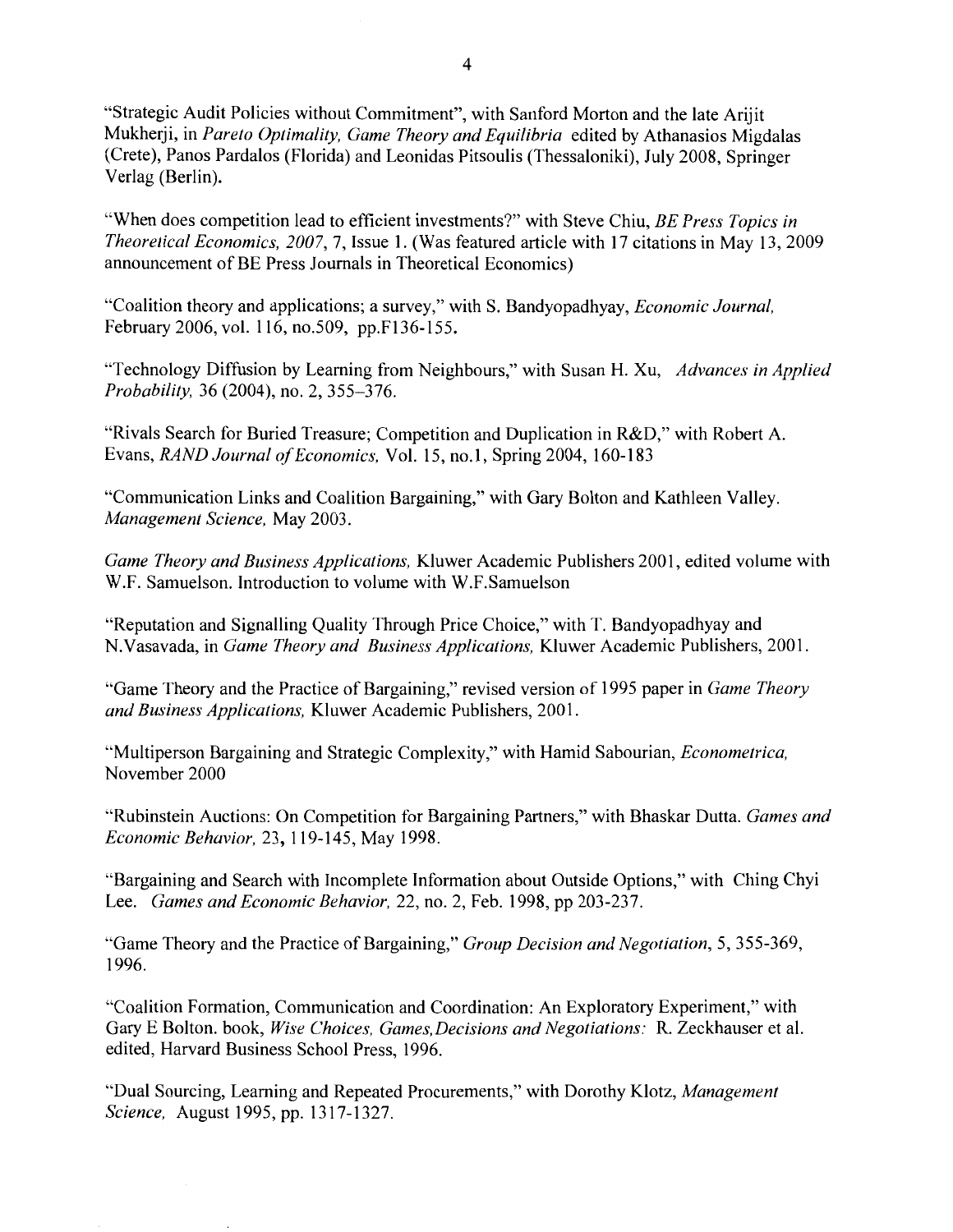"Variable Splits in a Single-Stage Model of Procurement," with Dorothy Klotz, *Group Decision and Negotiation* , 4, 295-310, 1995.

"A Non-Cooperative Theory of Coalitional Bargaining," with B. Dutta, D. Ray, K. Sengupta, *Review of Economic Studies,* 60(2), 463-477, 1993.

"Introduction to the Focussed Issue on Group Decision and Negotiation," with G. Kersten and M. Shakun, *Management Science,* October 1991.

"Multiple Source Procurement Competitions," with S. Seshadri and G. Lilien, *Marketing Science,* 10 (3), 246-263, 1991.

"Perfect Equilibria in Simultaneous Offers Bargaining," with L. Samuelson, *International Journal of Game Theory, 19: 237-267, 1990.* 

"The Impact of Training on Negotiators' Performance," with S. Gauvin and Gary Lilien, *Theory and Decision,* 28: 331-354, 1990.

"Bargaining under Two-Sided Incomplete Information: The Unrestricted Offers Case," with L. Samuelson, *Operations Research,* 36(4), 1988.

"The Value of Information in Competitive Bidding," with Terry Harrison, *European Journal of Operations Research,* September 1988.

"Infinite Horizon Bargaining Models with Alternating Offers and Two Sided Incomplete Information," with Larry Samuelson, *Review of Economic Studies,* 54: 175-192, 1987.

"Incentives, Information and Decentralized Decision Making in a Bayesian Framework," with G. Anandalingam and J.S. Gangolly, *Journal ofthe Operational Research Society,* 38(6): 499- 508, 1987.

"Sequential Research and the Adoption of Innovations," with Sudipto Bhattacharya and Larry Samuelson, *Oxford Economic Papers,* Special Issue on Industrial Organization, November 1986. (Reprinted in D.J. Morris et al., Ed., *Strategic Behaviour and Industrial Competition,* Oxford, 1986).

"Game Theory in Marketing Science: Uses and Limitations," with Gary L. Lilien, *International Journal of Research in Marketing, North-Holland Publishing Co., 3: 79-93, 1986.* 

"Disagreement in Bargaining," in *Game-Theoretic Models of Bargaining* (Ch. 2), Alvin E. Roth, Ed., Cambridge University Press, 1985.

"The Theory of Bargaining," in *Microeconomic Theory*, Larry Samuelson, Ed., Kluwer-Nijhoff, 1986, pp. 159-194.

"Efficiency of Alternative Bargaining Procedures: An Experimental Study," with G.L.Lilien, *Journal ofCoriflict Resolution,* June 1984, pp. 270-295.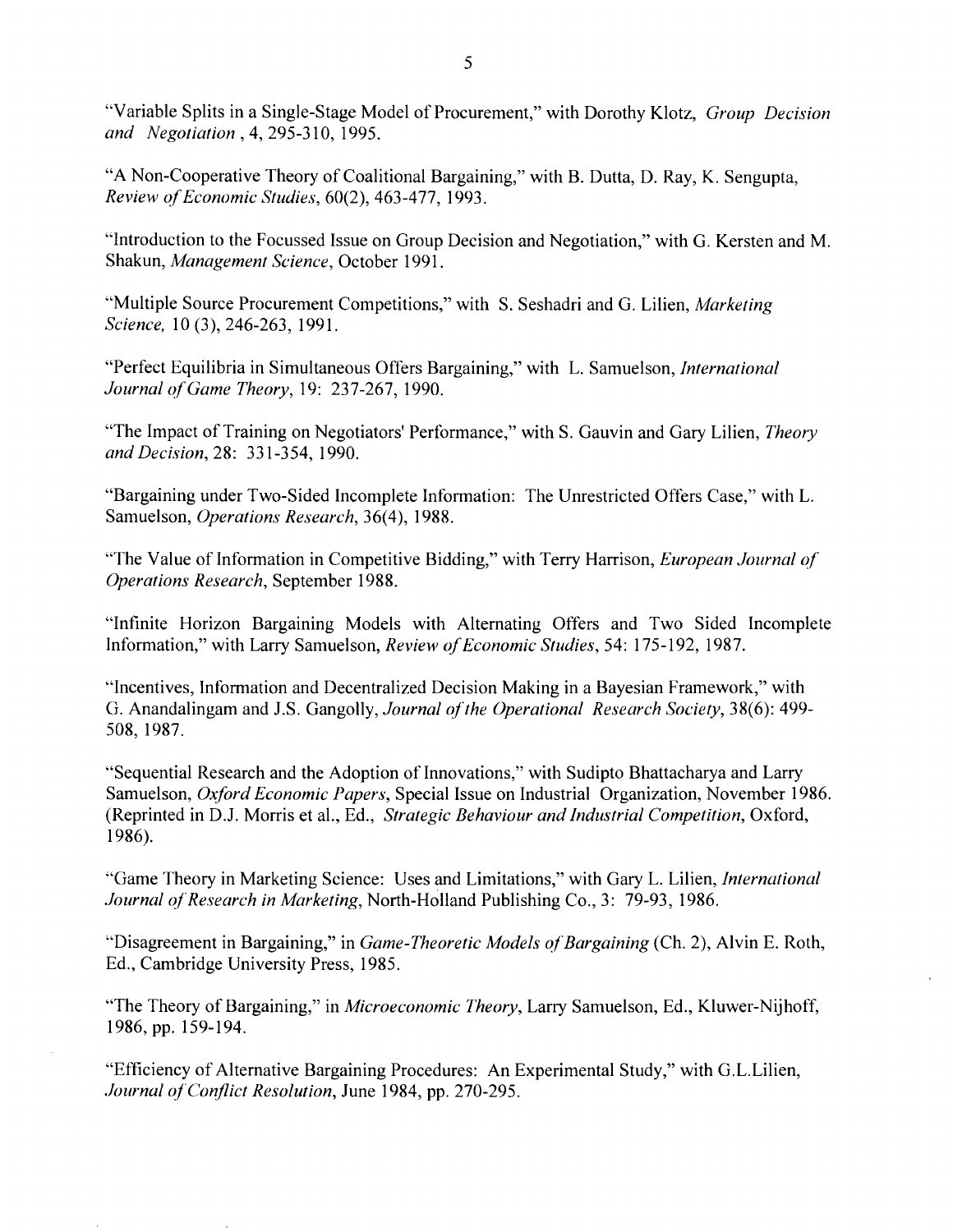"Bargaining under Incomplete Information," with W. Samuelson, in *Operations Research,*  September-October 1983, pp. 835-851. Reprinted in *Bargaining under Incomplete Information,*  P. Linhart, R.Radner and M. Satterthwaite (edited), Academic Press 1992. Reprinted in Paul Klemperer (ed.) *The Economic Theory of Auctions,* Edward Elgar, 2001.

"Incentive Compatibility in Bargaining under Uncertainty," in *Quarterly Journal of Economics,*  November 1982, pp. 717-726.

"Bargaining with Shared Information," with J.W. Ulvila, in *Decision Sciences,* July 1982, pp. 380-404.

"Comparison of Arbitration Procedures: Models with Complete and Incomplete Information," in *IEEE Transactions on Systems, Man, and Cybernetics,* 11(2): 101-109, 1981.

"Paying the Expected Externality of a Price Quote Achieves Bargaining Efficiency," with J. W. Pratt and R.J. Zeckhauser in *Economics Letters*, 1(4), 311-313, 1979.

## **WORKING PAPERS**

"A Game-Theoretic Approach to Graph Clustering", (with Supreet Mandala and Soundar Kumara), second revision at *INFORMS Journal of Computing.* 

"Credibility and Strategic Learning in Networks", with Bhaskar Dutta, submitted.

''Decentralised Bilateral Trading with Incomplete Information", with Kaustav Das, resubmitted after revision to *American Economic Journal, Microeconomics.* 

"Bidding Rings", with Manipushpak Mitra and Conan Mukherjee, submitted

"Decentralised Trading, Outside Options and the Law of One Price", with Kaustav Das.

"Bargaining, Competition and Efficient Investment," with Stephen Chiu,.

"Concepts of strategic complexity and automata specifications in the unanimity bargaining game," with Hamid Sabourian,

"Strategic Choice of Bargaining Order with One-Sided Incomplete Information," with Nam Kim

## **WORK IN PROCESS**

"Voluntary Disclosure, Reputation and Competition for Investors' Attentions", work in progress with Somdutta Basu

"Strategic Dissent", with Siddhartha Bandyopadhyay, Manaswini Bhalla and Jaideep Roy, work m progress

"Experiments on self-control and temptation" with R. Vijay Krishna and Barry Sopher.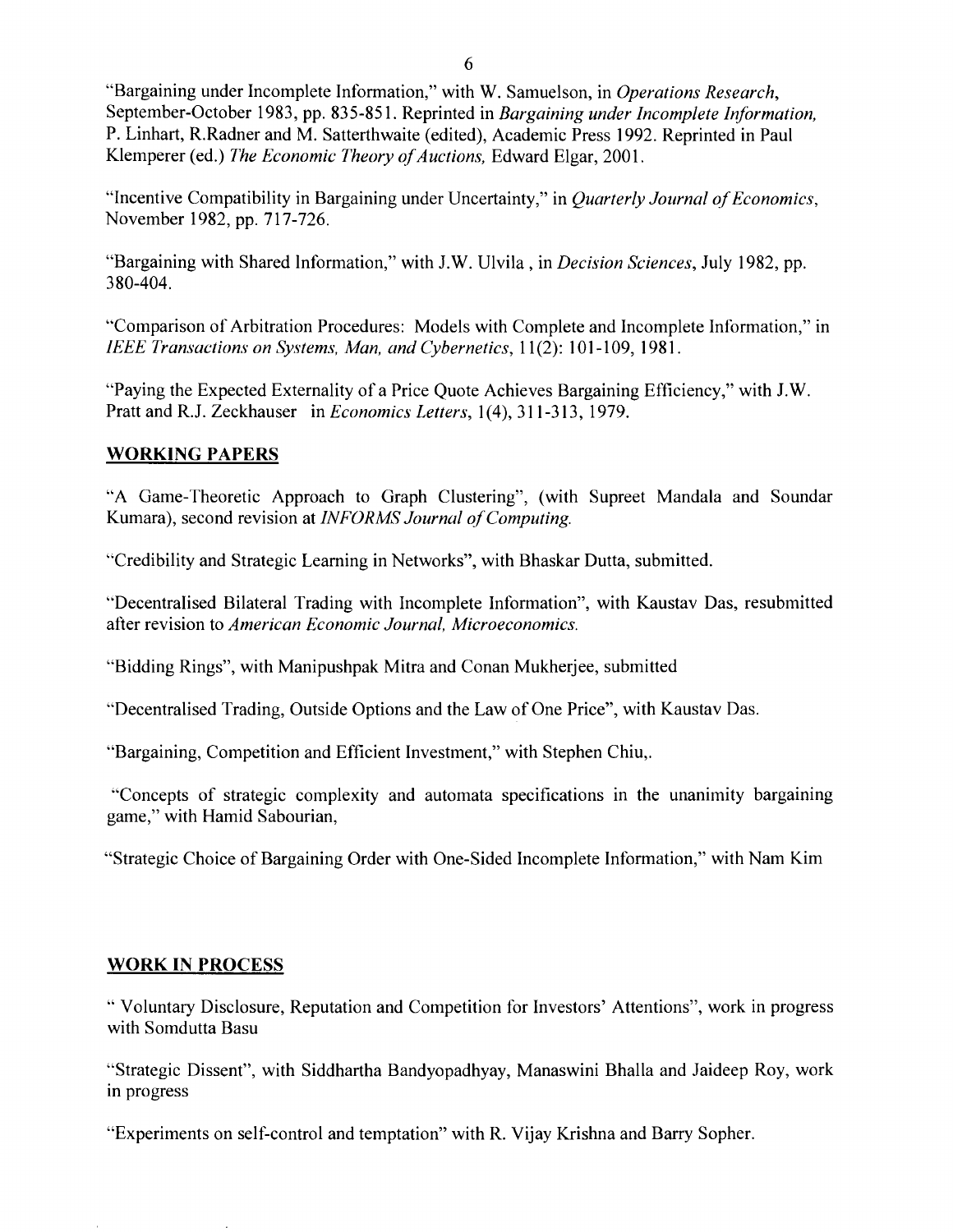## **OTHER EDITED BOOK**

*International Joint Ventures: Economic and Organizational Perspectives,* edited with Barbara Gray, published by Kluwer in 1995.

#### **BOOK REVIEW**

Book review of L. Samuelson "Evolutionary Games and Equilibrium Selection," *Economica* 

## **SELECTED SEMINAR/CONFERENCE PRESENTATIONS FROM 2000**

| 2012-13 | Economic Theory Seminar at Columbia University, September 24, economic theory         |
|---------|---------------------------------------------------------------------------------------|
|         | seminars at University of Hong Kong, March 4, and HKUST, March 6. Invited talk at     |
|         | Centre for Studies in the Social Sciences, Calcutta, June 17.                         |
| 2011    | CTN special conference on networks, Barcelona                                         |
|         | TOBB University Ankara, Turkey, department seminar                                    |
|         | Sabanci University, Istanbul, Turkey, Economic Theory Seminar                         |
|         | Harvard-MIT Economic Theory Seminar.                                                  |
|         | Departmental seminar, University of Kentucky, April.                                  |
| 2009-10 | Seminars at Hitotsubashi University, University of Tokyo, Hong Kong University,       |
|         | Chinese University of Hong Kong, Centre for Studies in the Social Sciences, Calcutta, |
|         | Indian Institute of Management, Bangalore, Lousiana State University. Attended        |
|         | conferences in 2010 at the University of Warwick (Economic Theory) and Centre for     |
|         | Studies in Social Sciences, Calcutta (in honour of Prof Amitava Bose), both as        |
|         | presenter. Was part of a panel evaluating a Ph.D program proposal for the Austrian    |
|         | Science Foundation in Vienna.                                                         |
| 2008    | August. Keynote presentation, conference on Applied Economic Theory, Centre for       |
|         | Studies in the Social Sciences, Calcutta, India.                                      |
| 2008    | June. Gave invited seminar presentations at the University of Maastricht and the      |
|         | University of Bonn and attended a conference on economic theory at the University of  |
|         | Birmingham.                                                                           |
| 2008    | April. Gave invited talk at the Universidad Nova de Lisboa, Lisbon, Portugal.         |
| 2008    | March Gave three special departmental seminars, Department of Economics, Rutgers      |
|         | University, New Brunswick.                                                            |
| 2007    | November Midlands mini-conference on game theory, University of Leicester, was        |
|         | one of two invited speakers.                                                          |
| 2007    | November. Economic theory workshop, University of Cambridge. Faculty Seminar          |
|         | Indira Gandhi Institute of Development Research, Mumbai, India.                       |
| 2007    | October. Gave public lecture at the University of Birmingham                          |
| 2006    | Talks at University of Birmingham, University of Edinburgh, Centre for Studies in the |
|         | Social Sciences, Calcutta, University of Illinois at Urbana-Champaign, Indian         |
|         | Statistical Institute, Calcutta, Indian Institute of Management, Calcutta, South and  |
|         | South-East Asian Meetings of the Econometric Society, Chennai, India.                 |
| 2005    | Talks at the conference in honor of Ken Binmore, Universiy College, London, August    |
|         | 17. World Congress of the Econometric Society, London, August 24, University of       |
|         | Birmingham Conference on Political Economy, June 7, University of Birmingham          |
|         | workshop, June 8, European University Institute, May 30                               |
|         |                                                                                       |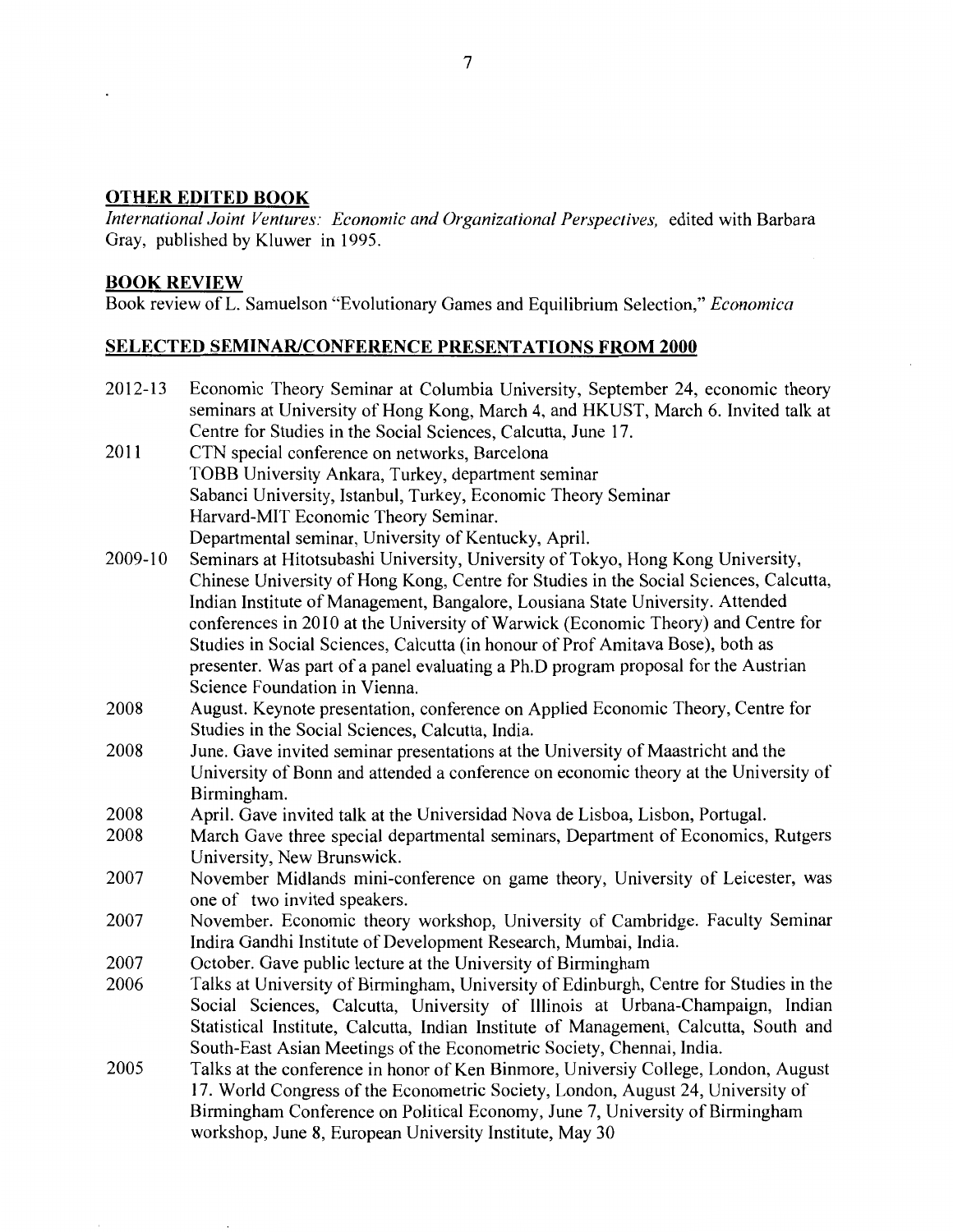- 2004 Seminars at University of Hong Kong, Ecole Normale Superieure, Paris, University of Illinois, Urbana-Champaign, Winter School, Delhi School of Economics,
- 2003 Seminars at "Recent theory workshop" at NYU, University of Sydney, Australia, Carnegie-Mellon, Texas A&M, Arizona State and Cornell Universities
- 2003 Game Theory Conference, Bombay, India
- 2001-2 Seminar talks at UCLA, Caltech, UC Riverside, University of Essex (two talks), Institut Henri Poincare, Paris, GREQAM, Marseilles. Also discussant at conference on Law and Economics at USC
- 2000-1 July 6, plenary session address at the Group Decision and Negotiation Congress, Glasgow, July 21, talk at the Games 2000 conference, August, two talks at the World Congress of the Econometric Society, October, invited speaker at the ESRC Research Conference in Game Theory, Kenilworth, seminar at the University of Essex, November, seminars at Birmingham, Newcastle, Birkbeck, LSE, Cambridge and the XV FOG Meeting, Institute of Mathematical Economics, Bielefeld. December, Centre for Studies in Social Sciences, Calcutta. January,OR Seminar, Penn State. February, Electronic Markets Seminar, University of Maryland. April Universitat Pompeu Fabra, Spain, University of Warwick (two talks), Nuffield College, Oxford. May, University of Exeter June, London School of Economics-Interdisciplinary Institute of Management. October, Mid-West Economic Theory Meetings, Penn State

#### DOCTORAL DISSERTATIONS SUPERVISED AS ADVISOR/CO-ADVISOR

(From 1988 - 1997, all MSIS unless otherwise specified. From 1997, Economics unless otherwise specified.)

| <b>DATE</b> | <b>NAME</b>                  | <b>DEGREE</b> | <b>STATUS</b> |
|-------------|------------------------------|---------------|---------------|
| 1987        | Yangsoon Song                | Ph.D.         | Complete      |
| 1988        | Sudhindra Seshadri           | Ph.D.         | Complete      |
| 1989        | Belgacem Raggad              | Ph.D.         | Complete      |
| 1990        | Dorothy Klotz                | Ph.D.         | Complete      |
| 1992        | <b>Bharat Jain</b>           | Ph.D.         | Complete      |
| 1992        | Thomas B. Feagans (Phil.)    | Ph.D.         | Complete      |
| 1992        | Shaoping Zhao                | Ph.D.         | Complete      |
| 1993        | Rajib Doogar (Accounting)    | Ph.D.         | Complete      |
| 1993        | Ching Chyi Lee               | Ph.D.         | Complete      |
| 1995        | Chander Shekhar              | Ph.D.         | Complete      |
| 1995        | Nam Kim                      | Ph.D.         | Complete      |
| 1997        | Phillip Stocken (Accounting) | Ph.D.         | Complete      |
| 2002        | <b>Eliot Maenner</b>         | Ph.D.         | Complete      |
| 2003        | Jane Feng (MSIS)             | Ph.D.         | Complete      |
| 2003        | Siddhartha Bandyopadhyay     | Ph.D.         | Complete      |
| 2004        | Farooq Sheikh (MSIS)         | Ph.D.         | Complete      |
| 2004        | Dmitri Kvassov               | Ph.D.         | Complete      |
| 2004        | Vijay Krishna                | Ph.D.         | Complete      |
| 2004        | Jun Xue                      | Ph.D.         | Complete      |
| 2004        | Jaehee Lee                   | Ph.D.         | Complete      |
| 2005        | Sunghyun Na                  | Ph.D          | Complete      |
| 2006        | Shubhro Sarkar               | Ph.D          | Complete      |
| 2006        | Zafer Akin                   | Ph.D          | Complete      |
| 2007        | Elif Incekara                | Ph.D          | Complete      |
| 2007        | Shizuka Nishikawa            | Ph.D          | Complete      |
| 2008        | Maxim Ivanov                 | Ph.D          | Complete      |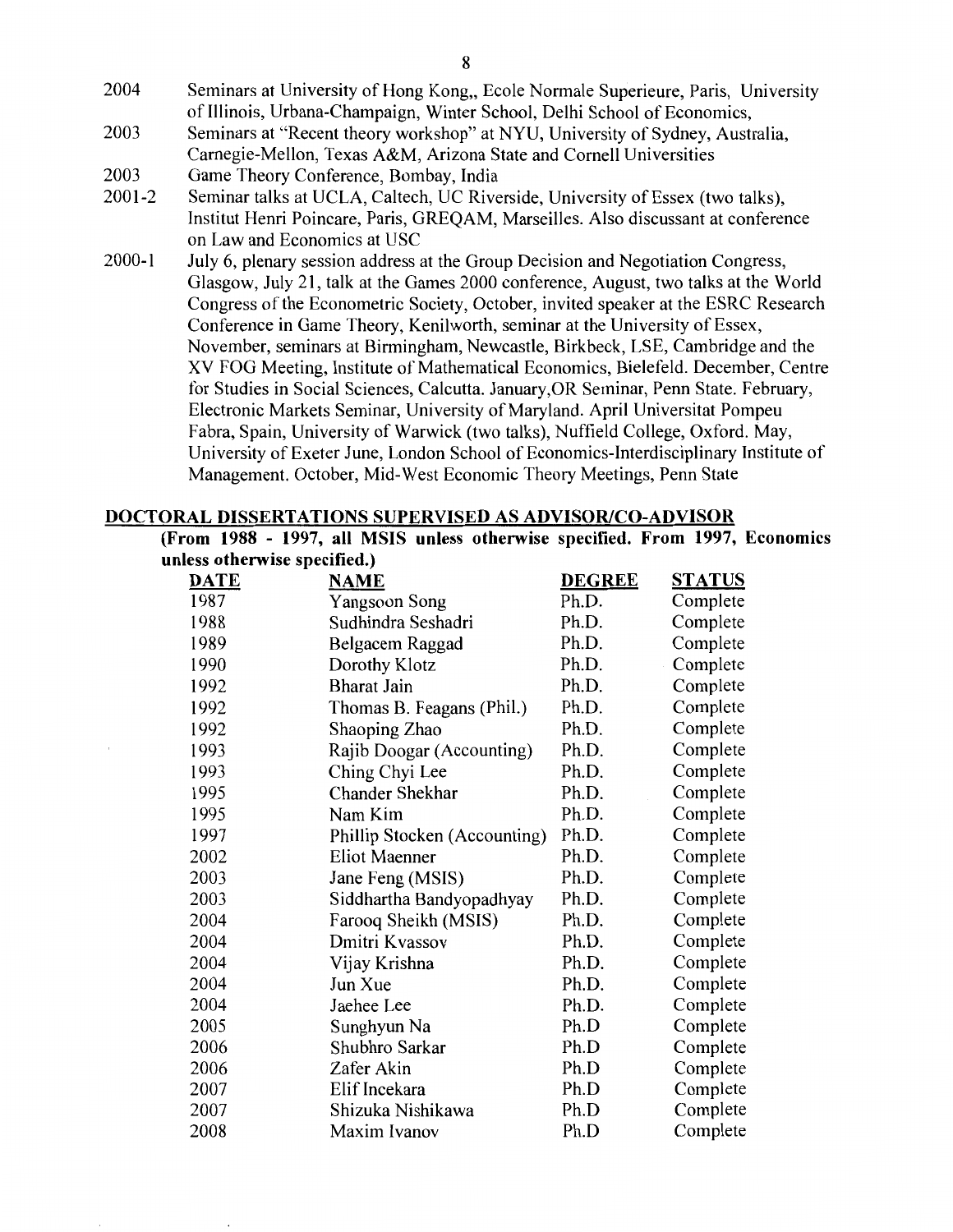| 2008               | Andrei Karavaev<br>Myeonghwan Cho                              | Ph.D<br>Ph.D | Complete<br>Complete. |
|--------------------|----------------------------------------------------------------|--------------|-----------------------|
|                    | Avantika Chowdhury                                             | Ph.D         | Complete              |
| 2009               | Manaswini Bhalla                                               | Ph.D         | Complete              |
|                    | Tai-Wei Hu                                                     | Ph.D         | Complete              |
| 2013               | Kaustav Das                                                    | Ph.D         | Complete              |
|                    | $(5 \text{ more in } 5^{\text{th}} \text{ year, in progress})$ |              |                       |
| <b>MA ADVISING</b> |                                                                |              |                       |
| 1997               | Vladimir Lemin (Mathematics/Operations Research)               |              |                       |
| 2005               | Emin Karagozoglu                                               | MA           |                       |
| 2008               | Dmitry Prudnichenko                                            | MA           |                       |
|                    | Shivani Singh                                                  | MA           |                       |

#### MEMBERSHIP ON **PH.D** COMMITTEES AFTER 1995- (ECONOMICS UNLESS

| <u>OTHERWISE LISTED).</u> |                                  |       |          |
|---------------------------|----------------------------------|-------|----------|
| 1995                      | Chris Byrne (Math)               | Ph.D. | Complete |
| 1995                      | Ernst Wit (Philosophy)           | Ph.D. | Complete |
| 1995                      | Jiandong Ju                      | Ph.D. | Complete |
| 1995                      | Y.W. Chiu                        | Ph.D. | Complete |
| 1995                      | D. Kim (Accounting)              | Ph.D. | Complete |
| 1995                      | <b>Steve Koch</b>                | Ph.D. | Complete |
| 1995                      | John Morgan                      | Ph.D. | Complete |
| 1997                      | Rob Reed                         | Ph.D. | Complete |
| 1998                      | Cemile Yavas                     | Ph.D. | Complete |
| 1999                      | Gautam Satapathy (IE)            | Ph.D. | Complete |
| 1999                      | Patrick McDonnell (IE)           | Ph.D. | Complete |
| 2000                      | A. Boone (Finance)               | Ph.D. | Complete |
| 2003                      | Roland G. Fryer                  | Ph.D. | Complete |
| 2002                      | Taeho Kim (Ag. Econ)             | Ph.D. | Complete |
| 2002                      | Yong-Han Lee (IE)                | Ph.D. | Complete |
| 2002                      | Sergei Izmalkov                  | Ph.D. | Complete |
| 2002                      | Tao Zhu                          | Ph.D. | Complete |
| 2001                      | Vladimir Lemin (Math)            | Ph.D. | Complete |
| 2002                      | Bryan McCannon                   | Ph.D. | Complete |
| 2004                      | Dong Joon Jo (Pol. Sc.)          | Ph.D  | Complete |
| 2004                      | Ming-Chin Chin (Ag. Econ.) Ph.D. |       | Complete |
| 2004                      | Daewon Sun (MSIS)                | Ph.D. | Complete |
| 2004                      | Yanguo Wang (Ag. Econ)           | Ph.D  | Complete |
| 2004                      | Oleksii Birulin                  | Ph.D  | Complete |
| 2004                      | <b>Byungchae Rhee</b>            | Ph.D  | Complete |
| 2005                      | Kaizhi Tang (IE)                 | Ph.D. | Complete |
| 2005                      | Zuopeng Zhang (SCIS/MSIS)Ph.D    |       | Complete |
| 2006                      | Isa Hafalir                      | Ph.D  | Complete |
| 2010                      | Alexey Kushnir                   | Ph.D  | Complete |
| 2010                      | Byung Soo Lee                    | Ph.D  | Complete |

9